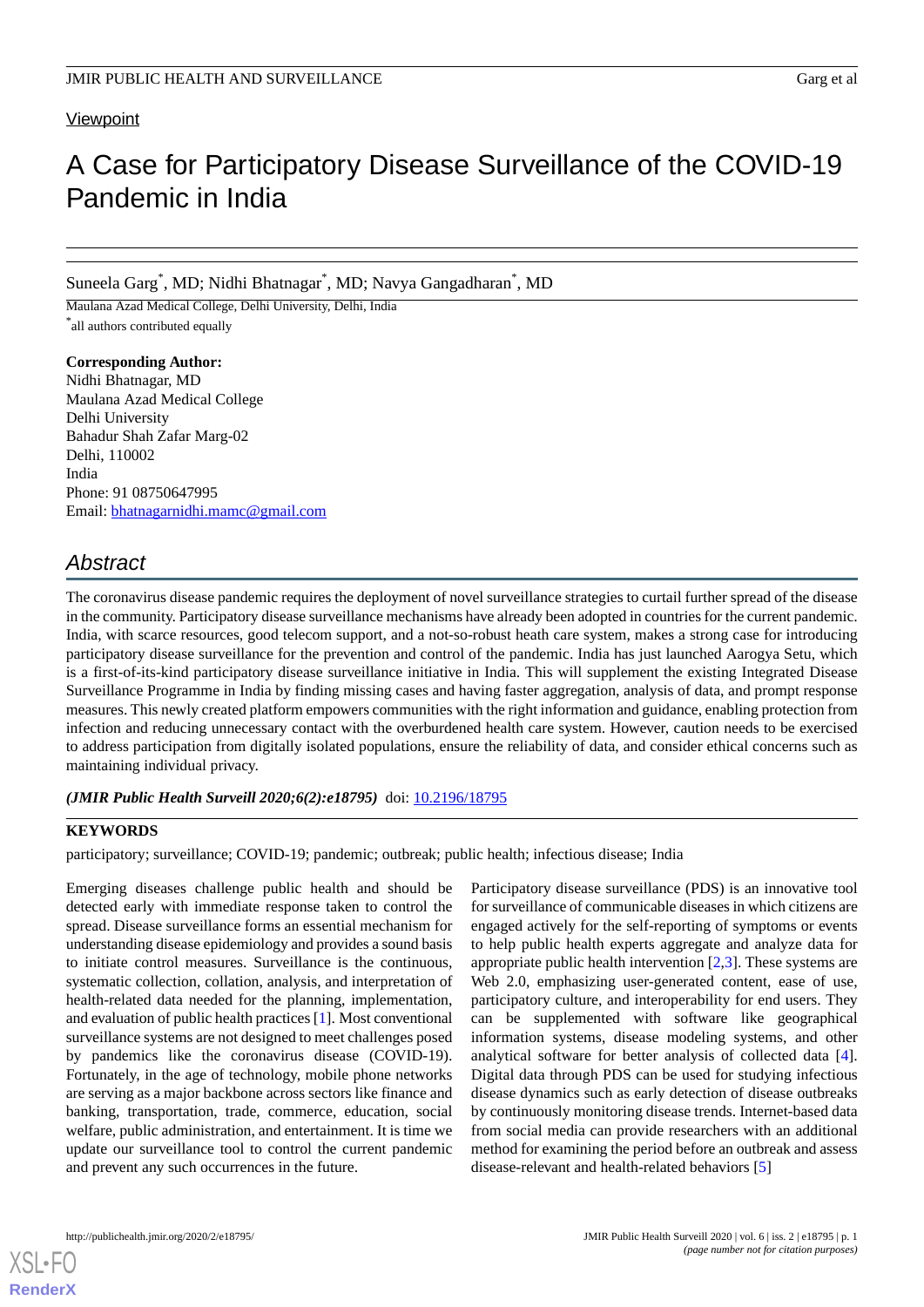#### JMIR PUBLIC HEALTH AND SURVEILLANCE Garg et al. Garg et al.

Smart phones have been deployed extensively as disease surveillance tools in public health programs. The Global Observatory of eHealth has defined mobile health (mHealth) as medical or public health practice supported by mobile devices such as mobile phones, patient monitoring devices, PDAs, and other wireless devices [\[6](#page-3-5)]. These have been established as effective, affordable, adaptive, and cost-effective tools aiding real time data capture. With the growing telecom sector, which is the second largest in the world, mHealth offers a promising solution for many challenges in the health sector. The Telecom Regulatory Authority of India reports 1183.41 million wireless subscribers with the internet subscriber base being 493.73 million in 2019 [\[7](#page-3-6)].

The above statistics make a strong case for the introduction of PDS in situations where our routine surveillance capacities are overwhelmed. Expansion of surveillance capacity is required for COVID-19, as it needs to focus on asymptomatic individuals for the quick detection of symptoms, individuals in quarantine, suspected and symptomatic individuals in isolation, and workers involved in health care delivery at all levels.

A model of PDS has already been established in various countries. Influenzanet was established, covering ten European countries, to monitor influenza-like illness (ILI) and foodborne illness. Similar surveillance systems were used effectively in Australia (Flutracker) and the United States (Flu Near You) to capture data on a weekly basis to determine the trend of ILI. Thailand launched a mobile app DoctorMe in 2014 to track ILI and has 15,000-50,000 registered users reporting symptoms on a daily basis. Mo-Buzz was launched recently in Sri Lanka in 2016 to identify dengue mosquito breeding sites and environmental pollution. It was used to track vector-borne diseases and implement preventive strategies with the help of digital connectivity. The use of such tools helped model and forecast health threats with built-in software and analytics [[5](#page-3-4)[,8](#page-3-7),[9\]](#page-3-8). These novel technologies and health surveillance data together estimate the range and magnitude of health problems in a community to rapidly detect and respond to outbreaks [[10\]](#page-3-9). The COVID-19 pandemic has burdened health care systems worldwide and emphasized community involvement in monitoring, preventing, and controlling the disease.

Countries have introduced mobile-based apps and digital platforms to aid surveillance activities for COVID-19 control [[11](#page-4-0)[-14](#page-4-1)] ([Table 1](#page-2-0)). In some countries, the participation is voluntary and in others it is the basis for permitting movement in society. Apps for COVID-19 surveillance are made to perform two complementary functions: syndromic surveillance and contact tracing. They have been integrated with sectors beyond health such as law enforcement.

The COVID-19 pandemic in India, with a reproduction number  $>1$  (2-3.5), is still in the second stage of the pandemic, which is feared to progress to the third stage with established community transmission and potential for the disease to spread rapidly in the thickly populated cities and towns of India [\[15](#page-4-2)[,16](#page-4-3)]. Currently as of April 7, 2020, there are 4306 active cases and 114 deaths with all states reporting cases. The hot spots are mostly located in densely populated cities and state capitals [[17\]](#page-4-4). The pandemic has been responded to aggressively in India by initiating strong measures of lockdown well in advance. However, disease surveillance needs to strengthen for effective prevention and control of the pandemic in India. The Integrated Disease Surveillance Programme (IDSP) in India is a decentralized surveillance mechanism that uses indicator and event-based surveillance to detect outbreaks early [[18\]](#page-4-5). With the disruption of routine health care services, there is less passive reporting of cases. Active surveillance is being done only for those with travel history and in the form of contact tracing confirmed COVID-19 cases. PDS at the IDSP district hub can support the existing system in locating missed cases.

India has built a coronavirus tracker based on mobile location with the name Aarogya Setu ([Figure 1\)](#page-2-1), which translates from Sanskrit to "A bridge of health". For the first time, the country has introduced a PDS model for any disease. Participation in this platform is voluntary. The core function of the app is risk assessment with the option of reporting oneself to the government. It uses the phone's location data and Bluetooth to assess the proximity from a person infected with COVID-19 by looking through databases created by the government of lab-confirmed COVID-19 cases. Questions on gender, age, symptom details, comorbidities, travel, and contact history are inquired. The app then scores the risk status of the individual as low, moderate, or high. Individuals are informed on the measures to be taken based on the risk assessment (eg, isolation, log temperature every 2 hours) and given advice for testing with details of control rooms and testing centers available in the individual's area. It also has a chatbot feature, rolling updates from the health ministry, and helpline numbers for each state in India [[19\]](#page-4-6). In the time of this pandemic, when states have implemented complete lock down, this app is an important mode of communication to address COVID-19-related queries and anxieties. Community awareness on this issue will ensure engagement in the platform; however, the information to download the app and use it must be reinforced by government and health care workers. Major drawbacks at this stage are the optional reporting to the government and an unclear process for contact tracing if a suspected case becomes confirmed. Voluntary participation in the app prevents using it for movement permits and as a basis for taking more strict actions.

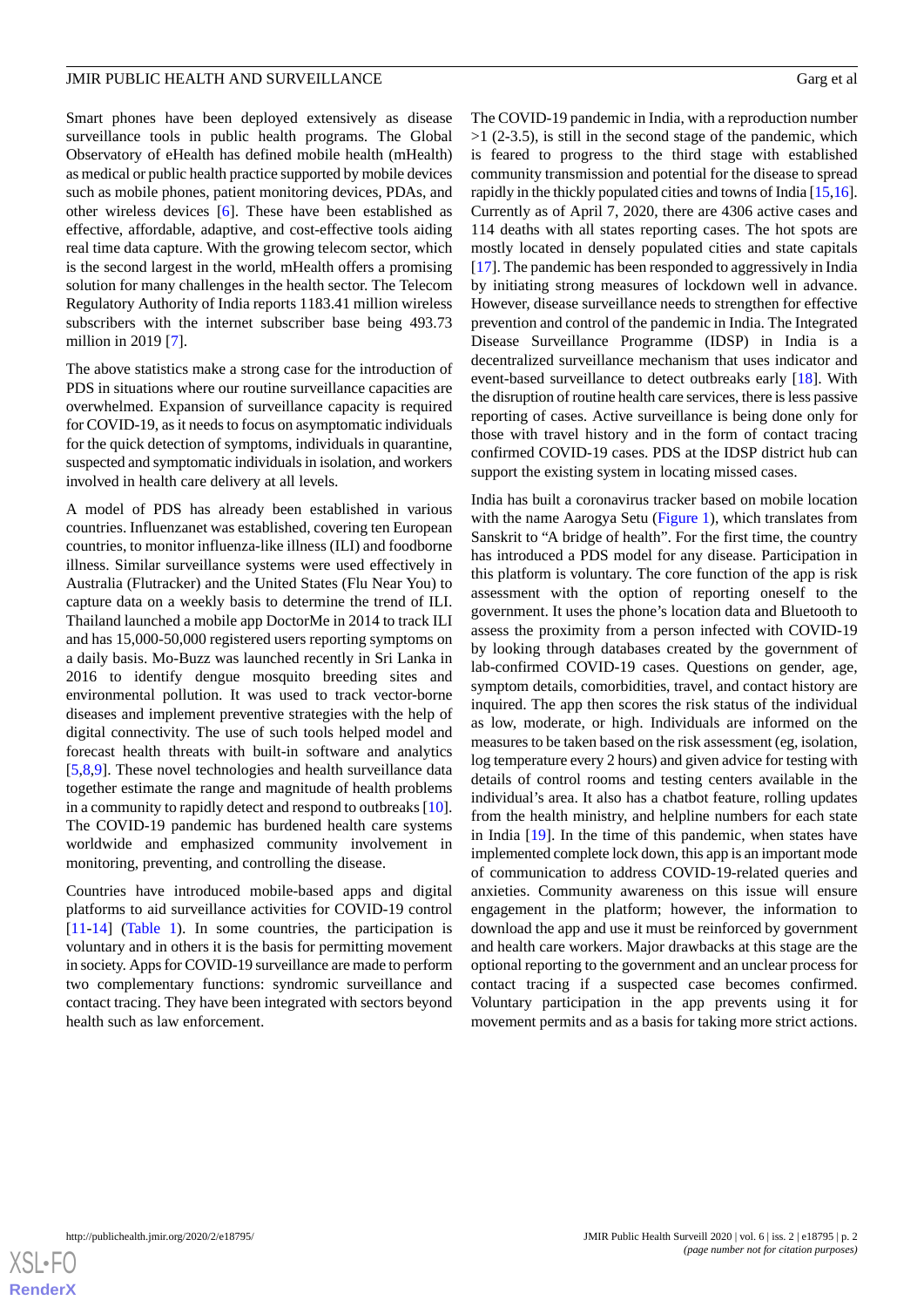# JMIR PUBLIC HEALTH AND SURVEILLANCE Garg et al

| Country     | Name of app            | Contact trac-<br>ing | Syndromic report-<br>ing | Consent        | Geolocation or person-<br>al data collected | Comments                                                                                                                                                                                                                                                                                                                                                              |
|-------------|------------------------|----------------------|--------------------------|----------------|---------------------------------------------|-----------------------------------------------------------------------------------------------------------------------------------------------------------------------------------------------------------------------------------------------------------------------------------------------------------------------------------------------------------------------|
| China       | Alipay Health<br>Code  | Yes                  | Yes                      | N <sub>0</sub> | Yes                                         | Checklist would issue QR <sup>a</sup> code with<br>one of three colors denoting quarantine<br>status. The code is checked at various<br>points of movement. Information is<br>shared with the police for appropriate<br>action, if required.                                                                                                                          |
| Russia      | Social Monitor-<br>ing | Yes                  | Yes                      | No             | Yes                                         | Government-issued QR code that needs<br>to be presented to police, if required. It<br>also ensures adequate check on people<br>in quarantine and assesses their compli-<br>ance with instructions.                                                                                                                                                                    |
| South Korea | Corona 100m            | Yes                  | Yes                      | N <sub>0</sub> | Yes                                         | Demographic data and location history<br>is noted in the app at the time of COVID-<br>$19b$ diagnosis. It also alerts users if they<br>come within 100 m (328 ft) of a location<br>visited by confirmed case.                                                                                                                                                         |
| Singapore   | Trace Together         | Yes                  | Yes                      | N <sub>0</sub> | N <sub>0</sub>                              | Using Bluetooth, Trace Together identi-<br>fies other nearby phones with the app<br>during the period of infectiousness for<br>SARS-CoV-2 <sup>c</sup> (14 days). Data is stored<br>in phone for 21 days and accessed only<br>when the person is identified as being in<br>close contact with a confirmed case of<br>COVID-19 or has been diagnosed with<br>COVID-19. |
| India       | Aarogya Setu           | N <sub>0</sub>       | Yes                      | Yes            | N <sub>0</sub>                              | Translated in 11 languages for use across<br>all states of India. No mandatory govern-<br>ment reporting and functions primarily<br>as an app for self-assessment of COVID-<br>19 risk and information if deemed neces-<br>sary by an individual.                                                                                                                     |

<span id="page-2-0"></span>**Table 1.** Apps available for coronavirus disease surveillance.

<span id="page-2-1"></span><sup>a</sup>QR: Quick Response.

<sup>b</sup>COVID-19: coronavirus disease.

<sup>c</sup>SARS-CoV-2: severe acute respiratory syndrome coronavirus 2.

**Figure 1.** The Aarogya Setu app.



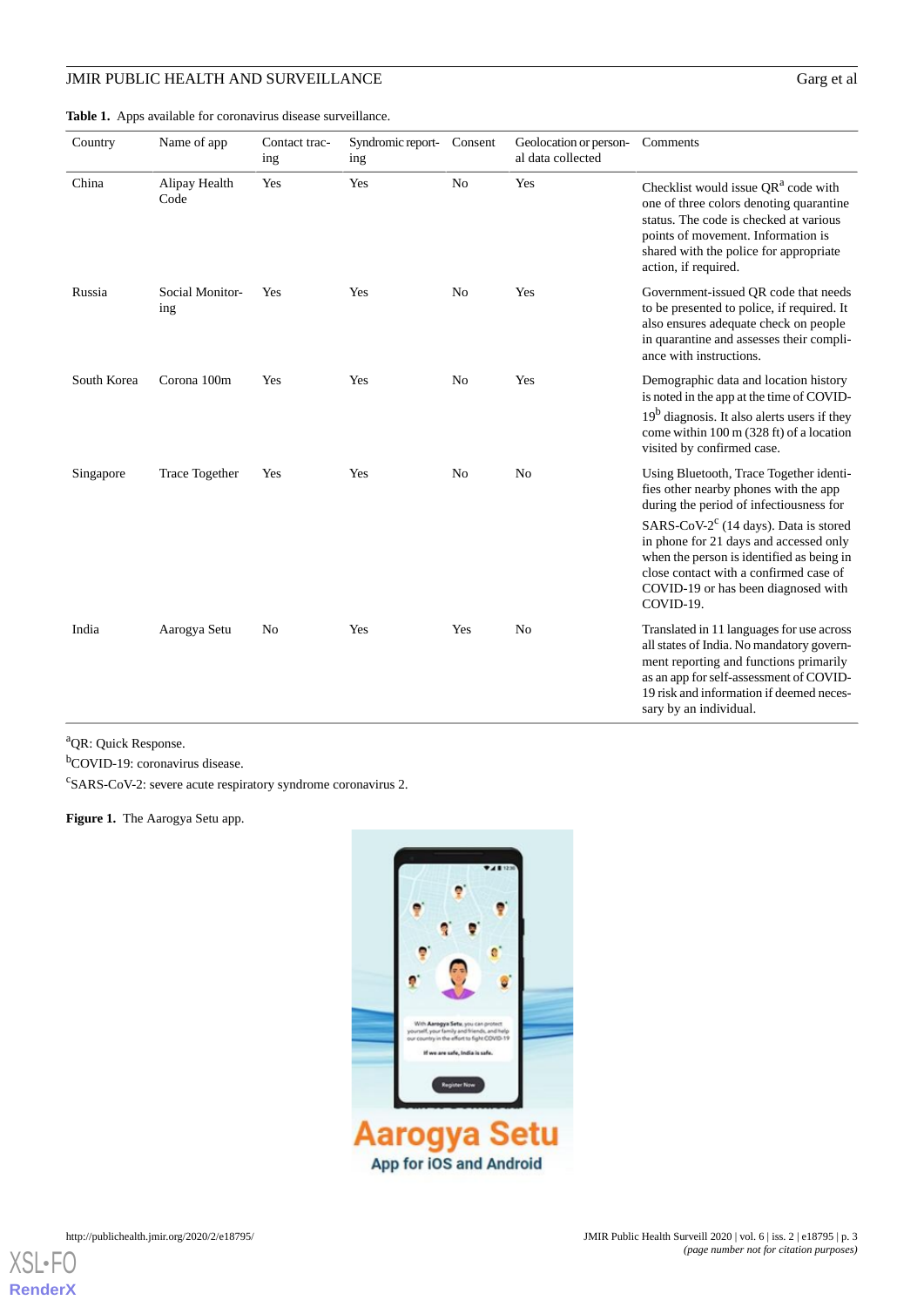#### JMIR PUBLIC HEALTH AND SURVEILLANCE Garg et al. Garg et al.

This surveillance system can potentially be used for the prevention and control of the COVID-19 pandemic. It can ensure that information about confirmed and suspected cases in the community is available for the community and government. Geotagging of cases will help in initiating control measures on field situations by the authorities and will inform the community of additional precautions needed. A restrictive testing strategy makes it imperative that data of syndromic reporting is available for the identification and containment of clusters. It will also ensure quality surveillance in areas with overburdened health care systems and resource constraints. It will reflect the trend of ILI and subsequently the disease in the community. The time lag in communication of test results by health authorities can be reduced. The entire process will bring community empowerment with no direct physical contact, adhering to the social distancing regulations currently applicable to the COVID-19 outbreak. These apps or digital platforms can be potentially used in the future to help trained volunteers deliver doorstep diagnostic curative services and implement preventive strategies appropriately. This will prevent patients coming to health care facilities and infecting other people in the process.

The tool of PDS has certain limitations. First, it works on the assumption that volunteers contributing data will be large and representative of the population. Efforts to ensure installation of the Aarogya Setu app must be made actively by the authorities in urban areas for effective surveillance. Initial focus should be given to areas identified as hot spots for transmission, which, until now in India, are mostly in urban areas. Omission of some

age groups like older adults and children who use less internet can be overcome by reporting from other household members. However, it should be kept in mind that there will be concerns about populations in rural and remote areas, internet connectivity, availability of smart phones, and digital illiteracy. Second, the main ethical dilemma in cases of PDS is how to ensure adequate protection of participants' data and ensure proper ethics while obtaining the full benefits of public health surveillance involving digital representative communities of citizens [[20\]](#page-4-7). Third, we also must ensure the ethical use of collected data. Digital surveillance of COVID-19 involves access to personal data and may interfere with individual privacy. It is therefore essential to ensure that the data collected is only used for the purpose of prevention and control of the pandemic, and measures are taken to ensure data security [[21\]](#page-4-8).

Thus, the authors strongly promote the use of PDS to support the existing IDSP in India. The tool should be used holistically to assess the behavior of communities toward the pandemic, spread awareness messages, do risk profiling and contact tracing, understand the trend of the disease, and have community-based interventions. One single platform for the state or country will ensure uniformity and participation. Adequate integration with the concerned ministries and organizations involved in the pandemic response should be ensured. The lessons learnt during the PDS of COVID-19 will be useful in future pandemics and will further aid the establishment of routine ILI surveillance in the country.

# **Conflicts of Interest**

<span id="page-3-0"></span>None declared.

## <span id="page-3-1"></span>**References**

- <span id="page-3-2"></span>1. World Health Organization. 2006. Communicable disease surveillance and response systems: guide to monitoring and evaluating URL: [https://www.who.int/csr/resources/publications/surveillance/WHO\\_CDS\\_EPR\\_LYO\\_2006\\_2.pdf](https://www.who.int/csr/resources/publications/surveillance/WHO_CDS_EPR_LYO_2006_2.pdf) [accessed 2020-04-08]
- <span id="page-3-3"></span>2. Smolinski MS, Crawley AW, Olsen JM, Jayaraman T, Libel M. Participatory disease surveillance: engaging communities directly in reporting, monitoring, and responding to health threats. JMIR Public Health Surveill 2017 Oct 11;3(4):e62. [doi: [10.2196/publichealth.7540\]](http://dx.doi.org/10.2196/publichealth.7540) [Medline: [29021131\]](http://www.ncbi.nlm.nih.gov/entrez/query.fcgi?cmd=Retrieve&db=PubMed&list_uids=29021131&dopt=Abstract)
- <span id="page-3-4"></span>3. Leal Neto O, Dimech GS, Libel M, de Souza WV, Cesse E, Smolinski M, et al. Saúde na Copa: the world's first application of participatory surveillance for a mass gathering at FIFA World Cup 2014, Brazil. JMIR Public Health Surveill 2017 May 04;3(2):e26. [doi: [10.2196/publichealth.7313\]](http://dx.doi.org/10.2196/publichealth.7313) [Medline: [28473308\]](http://www.ncbi.nlm.nih.gov/entrez/query.fcgi?cmd=Retrieve&db=PubMed&list_uids=28473308&dopt=Abstract)
- <span id="page-3-6"></span><span id="page-3-5"></span>4. Salathé M, Bengtsson L, Bodnar TJ, Brewer DD, Brownstein JS, Buckee C, et al. Digital epidemiology. PLoS Comput Biol 2012;8(7):e1002616. [doi: [10.1371/journal.pcbi.1002616](http://dx.doi.org/10.1371/journal.pcbi.1002616)] [Medline: [22844241\]](http://www.ncbi.nlm.nih.gov/entrez/query.fcgi?cmd=Retrieve&db=PubMed&list_uids=22844241&dopt=Abstract)
- <span id="page-3-7"></span>5. Salathé M, Freifeld CC, Mekaru SR, Tomasulo AF, Brownstein JS. Influenza A (H7N9) and the importance of digital epidemiology. N Engl J Med 2013 Aug;369(5):401-404. [doi: [10.1056/nejmp1307752](http://dx.doi.org/10.1056/nejmp1307752)]
- <span id="page-3-8"></span>6. World Health Organization. 2011. mHealth: new horizons for health through mobile technologies URL: [https://www.](https://www.who.int/goe/publications/goe_mhealth_web.pdf) [who.int/goe/publications/goe\\_mhealth\\_web.pdf](https://www.who.int/goe/publications/goe_mhealth_web.pdf) [accessed 2020-04-08]
- <span id="page-3-9"></span>7. Annual Report Telecom Regulatory Authority of India, 2019. URL: [https://main.trai.gov.in/sites/default/files/](https://main.trai.gov.in/sites/default/files/Annual_Report_21022019.pdf) Annual Report 21022019.pdf [accessed 2020-04-08]
- 8. Wójcik OP, Brownstein JS, Chunara R, Johansson MA. Public health for the people: participatory infectious disease surveillance in the digital age. Emerg Themes Epidemiol 2014;11:7. [doi: [10.1186/1742-7622-11-7\]](http://dx.doi.org/10.1186/1742-7622-11-7) [Medline: [24991229](http://www.ncbi.nlm.nih.gov/entrez/query.fcgi?cmd=Retrieve&db=PubMed&list_uids=24991229&dopt=Abstract)]
- 9. Paolotti D, Carnahan A, Colizza V, Eames K, Edmunds J, Gomes G, et al. Web-based participatory surveillance of infectious diseases: the Influenzanet participatory surveillance experience. Clin Microbiol Infect 2014 Jan;20(1):17-21. [doi: [10.1111/1469-0691.12477\]](http://dx.doi.org/10.1111/1469-0691.12477) [Medline: [24350723](http://www.ncbi.nlm.nih.gov/entrez/query.fcgi?cmd=Retrieve&db=PubMed&list_uids=24350723&dopt=Abstract)]
- 10. Thacker SB, Qualters JR, Lee LM. Public health surveillance in the United States: evolution and challenges. MMWR Surveill Summ 2012 [[FREE Full text](https://www.cdc.gov/mmwr/preview/mmwrhtml/su6103a2.htm)]

[XSL](http://www.w3.org/Style/XSL)•FO **[RenderX](http://www.renderx.com/)**